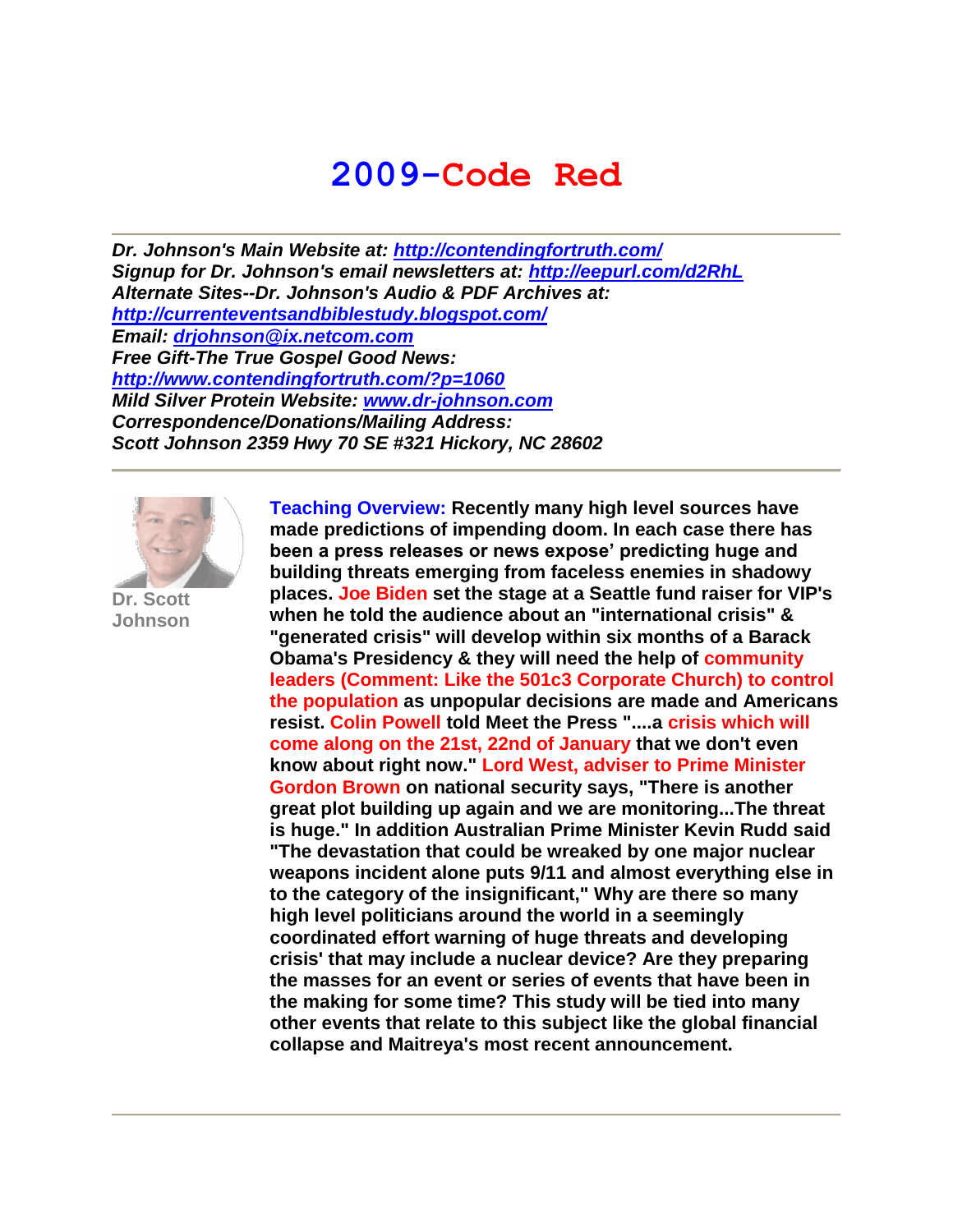### **Australian PM Kevin Rudd - "Nuke strike would make 9/11 insignificant" and other warnings**

October 21st, 2008 | **By: D. H. Williams @ 6:38 PM - EST**



Over the last 72 hours there has been a strange melange of cryptic messages leaked from world political leaders about what could be in store for America over the next few months.

These predictions of impending doom come from England, France, Australia and the United States. In each case there has been a press releases or news expose' predicting huge and building threats emerging from faceless enemies in shadowy places.

#### **Crisis will lead to unpopular decisions by Barack Obama**

Joe Biden set the stage at a Seattle fund raiser for VIP's last Sunday when he told the audience about an *"international crisis"* that will test Barack Obama's Presidency should he be elected.

Biden told the top Democratic donors that a *["generated crisis"](http://www.dailynewscaster.com/2008/10/20/joe-biden-warns-barack-obama-supporters-of-war-and-depression-gird-your-loins/)* will develop within six months and Barak Obama will need the help of community leaders to control the population as unpopular decisions are made and Americans resist.

Biden speaking at the fundraiser, *"I can give you at least four or five scenarios from where it might originate, And he's gonna need help. And the kind of help he's gonna need is, he's gonna need you - not financially to help him - we're gonna need you to use your influence, your influence within the community, to stand with him. Because it's not gonna be apparent initially, it's not gonna be apparent that we're right."*

#### **Colin Powell and Madeline Albright confirm Biden's warnings**

Biden's ominous language at the Seattle Sheraton are followed with statements by long time establishment insiders Colin Powell and Madeline Albright both say there is a massive crisis on the horizon and Biden was simply making a *["statement in fact.](http://www.dailynewscaster.com/2008/10/21/madeline-albright-statement-of-fact-there-will-be-a-generated-crisis/)"* 

*"The problems will always be there and there's going to be a crisis which will come along on the 21st,*  22nd of January that we don't even know about right now." Powell told Meet the Press.

#### **Premonitions of dire consequences emerge from Europe**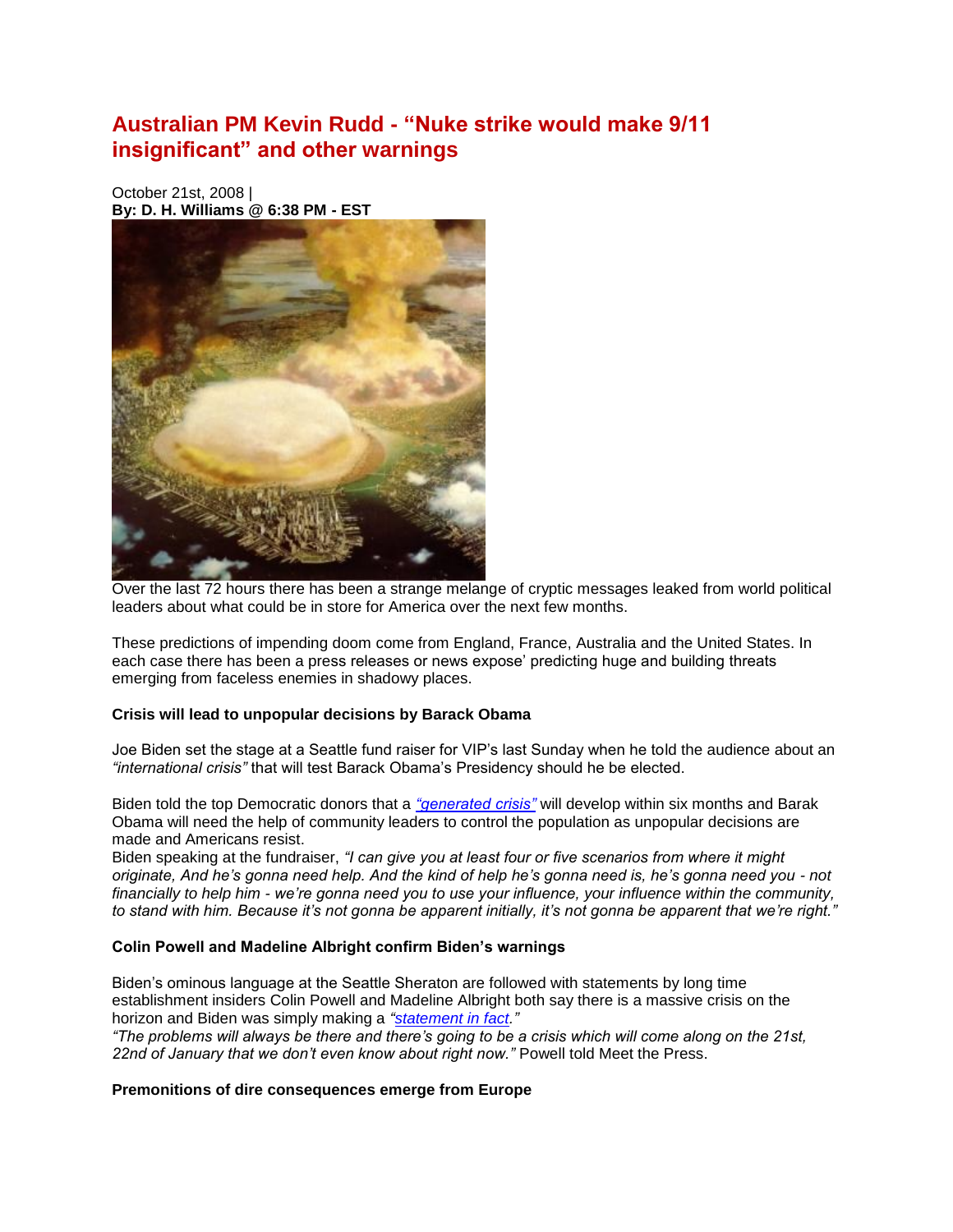Meanwhile in England were they are trying desperately to pass a draconian measure allowing for the [42](http://www.dailynewscaster.com/2008/10/14/uks-plan-to-allow-arbitrary-42-day-imprisonment-of-citizens-sidetracked-but-not-dead/)  [day imprisonment o](http://www.dailynewscaster.com/2008/10/14/uks-plan-to-allow-arbitrary-42-day-imprisonment-of-citizens-sidetracked-but-not-dead/)f any citizen without charges or access to bail.

Lord West, adviser to Prime Minister Gordon Brown on national security says, *"There is another great plot building up again and we are monitoring. It dipped slightly and is now rising again within the context of severe. The threat is huge. We have done all the things that we need to do, but the threat is building - the complex plots are building,"*

Lord West like Biden, Albright and Powell does not elaborate on the precise details of the threat or the source of his intelligence information just that the situation is dire.

Across the channel from England you have the French Foreign Minister Bernard Kouchner [warning the](http://afp.google.com/article/ALeqM5hp8APHG_wlGluYf3XuyY8pWSqMwg)  [press](http://afp.google.com/article/ALeqM5hp8APHG_wlGluYf3XuyY8pWSqMwg) that he believes Israel will strike Iran before they can develope nuclear weapons completley ignoring the fact that the chief of the International Atomic Energy Agency, Mohammed ElBradei, said that Iran lacks the [key components](http://www.haaretz.com/hasen/spages/1030167.html) to produce an atomic weapon.

Israel is believed to have 300 to 400 tactical nuclear weapons ready for deployment at a moments notice and is under no real threat from Iran who has never attacked another nation and has a defense budget equivalent to 1% of the United States.

#### **It's a miracle there hasn't been a nuclear catastrophe**

Only a few hours ago Agence France-Presse [published](http://afp.google.com/article/ALeqM5gtW4R5X16sSsWPtKlo-SCugZ42qg) a press release about the Sydney meeting of the international Commission on Nuclear Non-proliferation and Disarmament presided over by Australian Prime Minister Kevin Rudd who said that the world is facing a threat that will dwarf the September 11 attacks.

*"The devastation that could be wreaked by one major nuclear weapons incident alone puts 9/11 and almost everything else [in] to the category of the insignificant,"* Rudd said.

Members of the commission warned of reaching an avalanche of danger due to the high number and general lack of control over nuclear devices and components.

Former Australian PM Gareth Evans says it's *"really a bit of a miracle*" referring to one the 13,000 to 16,000 nuclear weapons known to exist not being detonated, presumable by *"terrorist"* causing a catastrophe.

#### **What are they preparing us for?**

Why are there so many high level politicians around the world in a seemingly coordinated effort warning of huge threats and developing crisis' that may include a nuclear device? Are they preparing the masses for an event or series of events that have been in the making for some time? Is the public being prepared for new and forming enemies with a potential to plunge the entire world into war?

Prior to 9/11 William Kristol's Project for a New American Century called for a *["catalyzing event](http://www.americanfreepress.net/12_24_02/America_Pearl_Harbored/america_pearl_harbored.html) - like a new Pearl Harbor"* to bring about a *"transformational"* change in U.S. foreign policy and military spending.

Many believe a false flag strike on a major western city involving a nuclear device would be the Holy Grail to those who are working so hard to manifest *"transformational"* change on the world stage bringing with it the complete political, economic and military transformation toward fascist world government.

*If you like it, share it*

*Source:*

[http://www.dailynewscaster.com/2008/10/21/australian-pm-kevin-rudd-nuke-strike-would-make-911](http://www.dailynewscaster.com/2008/10/21/australian-pm-kevin-rudd-nuke-strike-would-make-911-insignificant/) [insignificant/](http://www.dailynewscaster.com/2008/10/21/australian-pm-kevin-rudd-nuke-strike-would-make-911-insignificant/)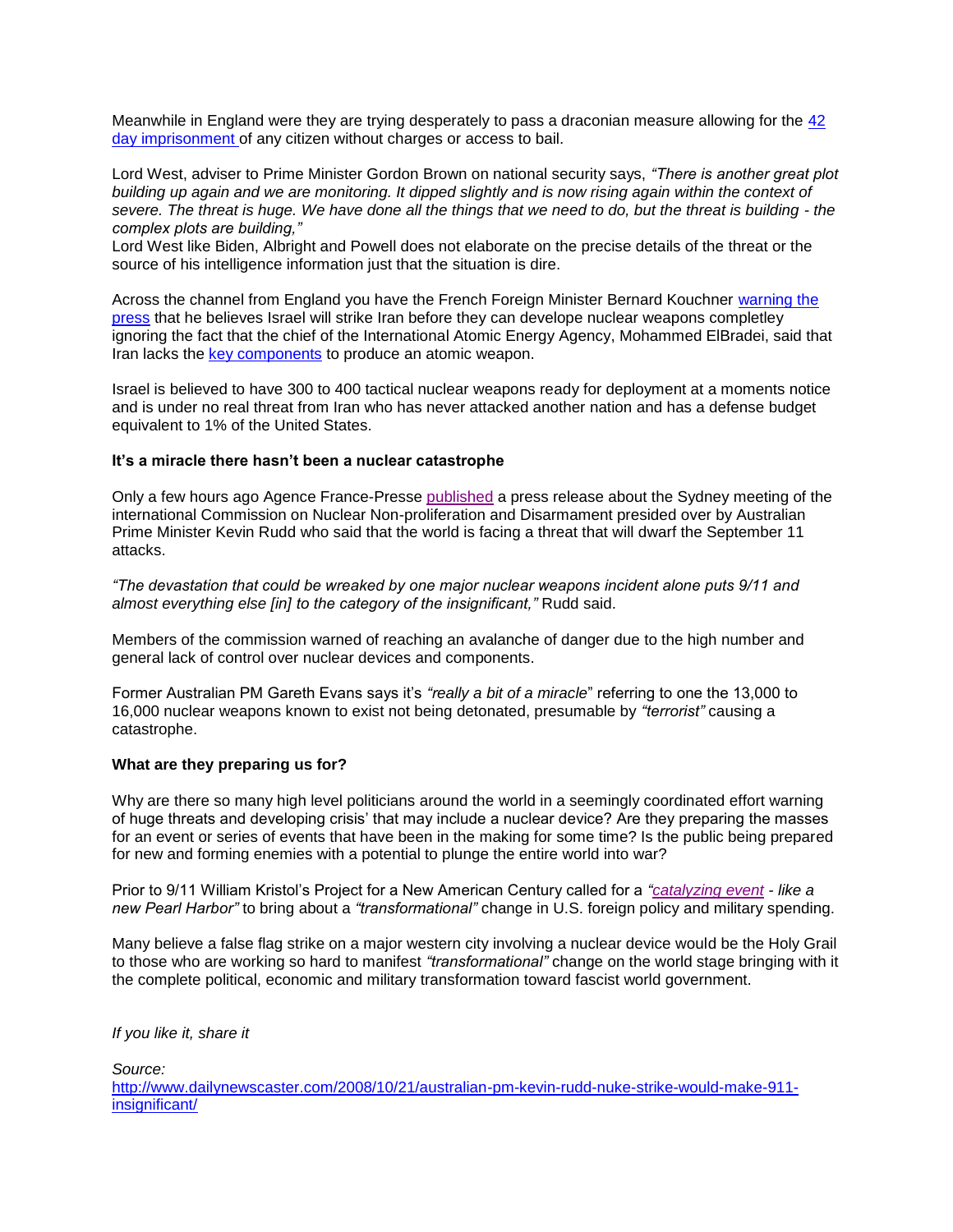#### **This is a transcript of a radio program done by Steve Quayle whose website is [www.stevequayle.com](http://www.stevequayle.com/)**

Good evening Ladies and Gentlemen. We are at a very pivotal point in history right now. This is a live broadcast. It's the 8th of December 2008. Tonight we're going to be talking about the ML letters. First I want to put this in historic context. Those of you who are students of history, ask this question of yourselves, can you name any place in the old testament or anywhere in history, where the warnings of impending judgement, destruction, and retribution from heaven has ever been heeded by the people that it was given to? The only exception I know of is Nineva, only to be repulsed 100 years later. Let's start tonight.

When I bring the different info that I try and bring across this radio program, it's for your not only knowledge and for your responsibility to pray and take an active part in finding out and searching scriptures to see what is true. We are to be the salt of the earth and the light of the world. The thing so discouraging to me is the anguish coming. I see people with no hope, no money, no food, bills, debt up to their eyeballs, it crushs me. My wife has learned to quit asking me, "What's wrong". I've been forwarding my wife the emails that I get. I've tried to lighten the load of some of these people. Thank you to all who have sent money, and stood with me. We've made a difference.

Tonight I want to give you 3 different sources, actually a 4th source, from different parts of the country, unknown to each other, they do not listen to this radio program, they are bearing witness to the fact of martial law. The time they are being told is April. I don't believe it's going to hold together until April. They've also been hearing it's going to come from DHS and local law enforcement. This is validation and verification of what I'm going to tell you. They are being told all the different rules, ops, procedures and the legal rules for engagement. Let me tell you what engagement means. I used to tell people that it's not a question of them coming to take your gold away, their coming to blow you away. A former assasin told me, "Boy Steve, I'm sure glad I found Jesus, I wish the people would understand this. Take the guns away from people, but the gun owners will find other guns, or dig up the guns they've hidden. If you blow the gun owner away, you don't have to worry about that."

Also confirmed there's a 24-36 hour window, in which all will be squeezed in, turned back and shut down. All major highways and biways. Also there is talk of sheltering the families of law enforcement while they are on duty. Let me tell you what that basically means. The families will be held hostage. When I first brought this up a decade ago, the man who told me paid with his life. Those of you who post on boards, "why doesn't he name names" until you're ready take over his widow and his kids, do not even dare ask me that! Steve and Hawk will not name names! I will pull no punches tonight. I understand some people just can't handle this. This is not for those people.

For all those people who tried to warn you, the web bots, Stan, and others, who talked about the big quakes coming. Don't you think it's interesting they have been held off until the final insult to the Lord God of heaven. The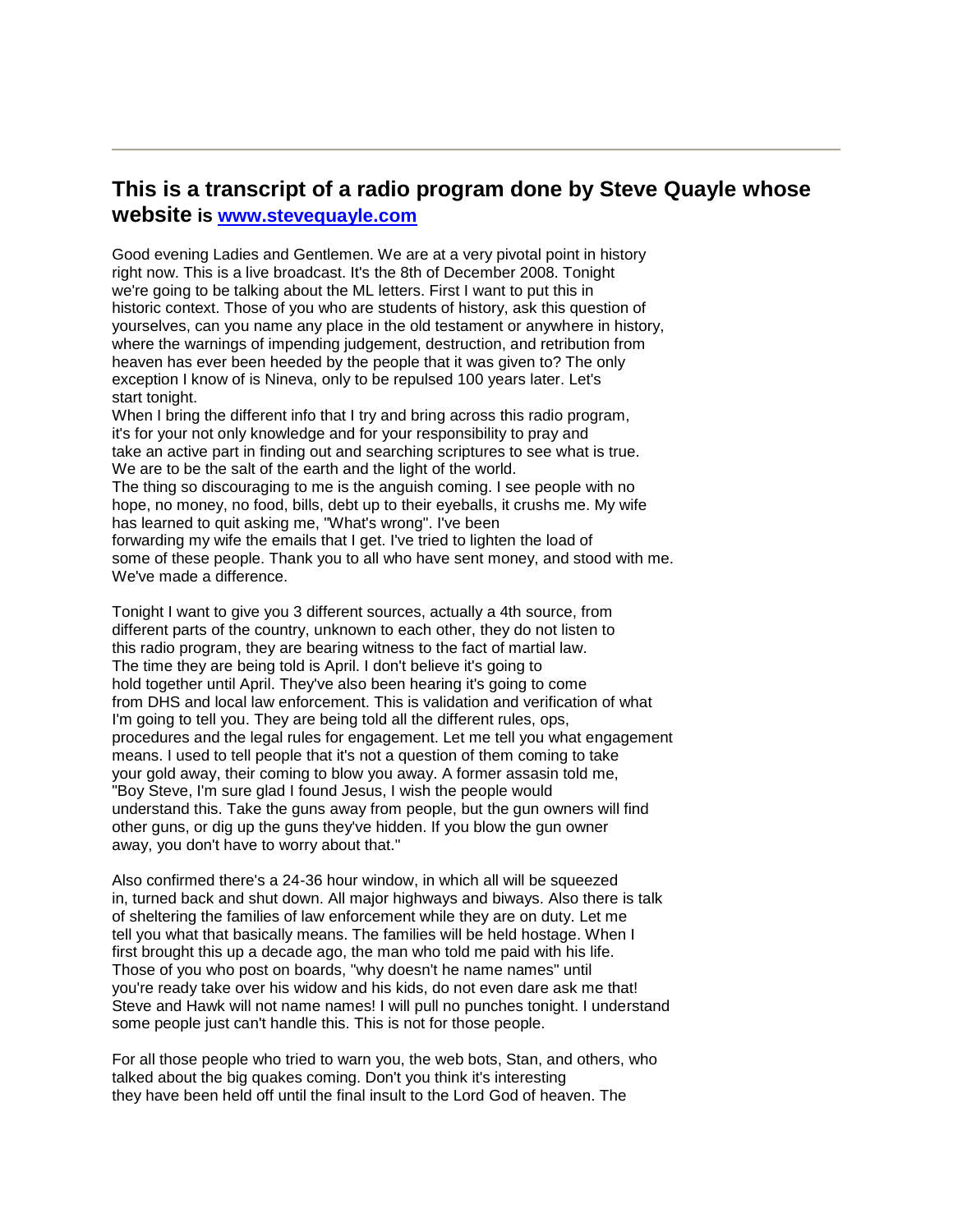final insult is that now the gays have their own bible. The guy that produces it says, "Well, everyone else has their own bible." The deal is there's a certain problem in all this. A certain problem where the bible says where God has joined together let no man put assunder. The idea of marriage and family, the idea of the body of Christ, the idea of the bride of Christ is always placed in the loving family setting. I find it interesting that the great quakes that are coming to the west coast, don't you find it interesting that California is broke and has to give vouchers, IOU's. You have been warned. Look at the Ezekiel 33 passage of what a watchman is to do, the watchman is to simply warn. The whole world is coming to a halt. I gave a prophecy a number of years ago. Basically, the Lord said "You're too busy for me. I'm going to bring this country to a standstill. No trains will run, no planes will fly, no trucks on the road, no cars on the road. You will have a period to comtemplate your place in eternity."

I want to share this with you. In another western state, a dear friend of mine called who is incredibly connected. We both check our sources and stories. He said two sheriffs stopped by his shop. They had been briefed on biological warfare by the DHS. In this specific western town, they brought in already 2100 body bags. They were given flow charts to show who has the authority to do what at the time of declaration of martial law. This is what the sheriff's told him. Under the first 6 weeks of the Obama administration, the BATF had been ordered to account for all pistols in the possesion of all citizens. The sheriff told my friend to keep his head down. Immediately afterwards, my friend got a call from overseas. It was a multi star individual who said you better be prepared that 4 weeks once this thing kicks in, will be really bad. He told my friend to keep his head down, stay out of it, stay away from it. He also said there are people in the military who take their oath of the Constitition seriously. In this western town, they have just brought in 400 concrete roadbloacks. The entire sheriff's department was told civil unrest could start as soon as the next two weeks. They also stated, ( federal official) that there have been more attempts and threats on the president elect than in the last 50 years of all presidents. That should cause you a little bit of concern. This is telling you that things are getting treacherous. A friend in the ATF was asked how bad it was going to be. He replied "You ain't seen S\*\*\* yet.". The point is when you're using that word, it means it's going to get beyond description. There are so many different events taking place right now, that most people can't even relate.

This week I will be instructing Holly to put together the final warning page for my website. I am not kidding, I am not grandstanding. I would like every intercessor that has listened to me all these years, to send me the date, you believe the Lord has told you I am to give the 2 week warning. I believe I have the date, but I will not go with it. There have been too many dates set. When you pray, ask "give Steve the date". Going back to Holly Deyo. I will be instructing her to put up my red page. When you see the red page, you'll know that's your time to head to head to the hills. 24 to 36 hours is not a lot of time. I still believe that by the mercy of God, you will have 2 weeks. I have never asked Holly to prepare the page before. In the next day or so depending on our schedules, I am working on the wording, but when you see a red screen up with white or black letters that says, This Is It, This Is Your 2 Week Warning. For those of you that believe that

God is going to give us that warning, you might want to take all your defensive maneuvers at that time. Leave, drop out of site, change your appearance, or whatever do what you need to do.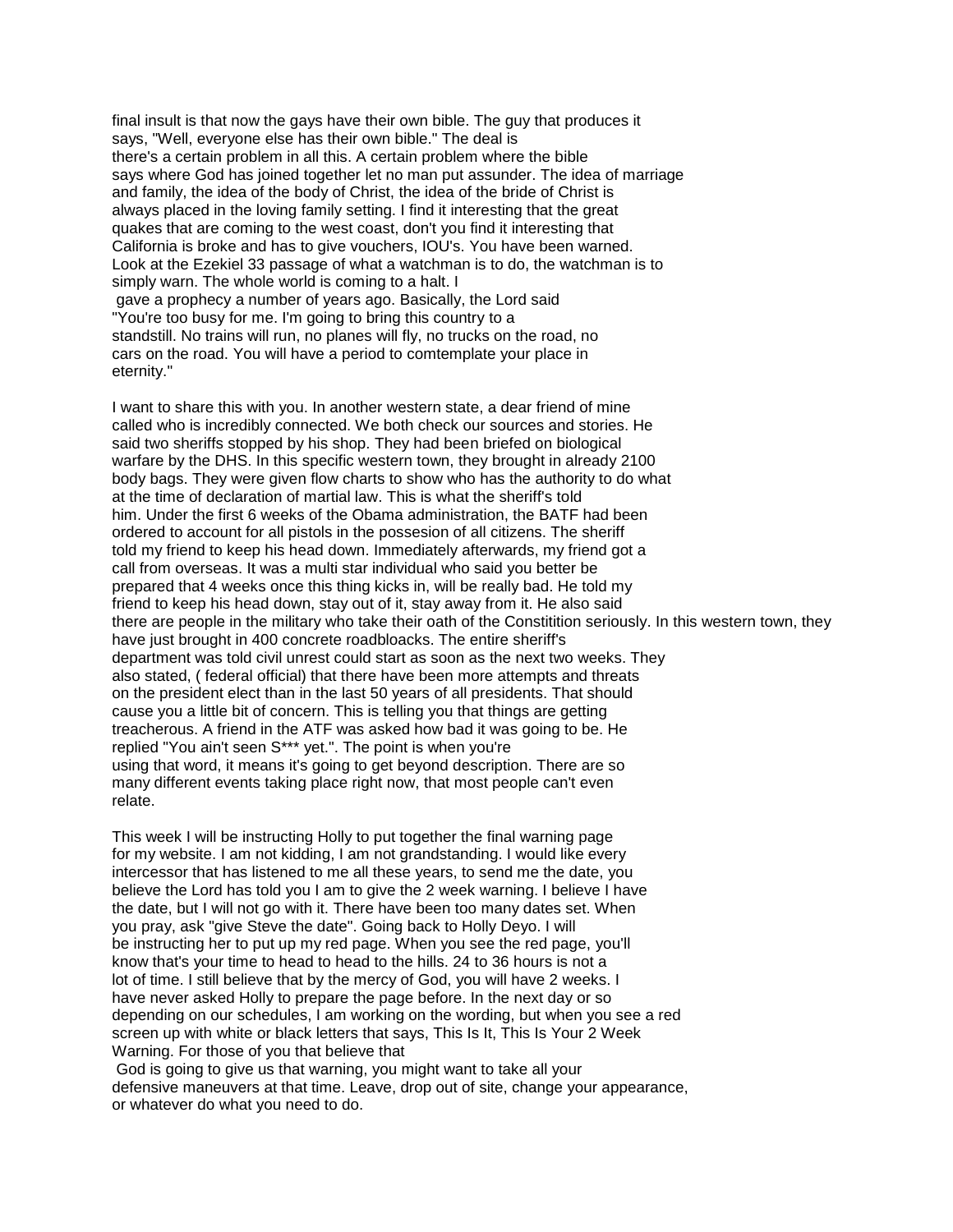It's imperative that you understand that this stuff does not go away by itself.

The other instance was detective in the midwest, who deals with murders, was at a National Guard meeting. The active general over the whole area said "You guys wouldn't believe what they've got planned for martial law."

The thing is, when is out of the mouth of three witnesses enough. Again, you must count on 24 hours max on the roads. Understand this, the town I'm talking about is under 100,000 in the west. I can't even imagine what they could use 400 barricades for. It's interesting, the sheriff's told my friend that it's not just the highways, but the biways too. So for it's worth, that's what I know, and that's what I'm getting, that's what I'm being told. When you see the red, that means my website will be no more.

I can't say that I'm thrilled with this, even dreaming some strange dreams last night night, but when I woke up, that's usually the time that I pray.

There comes a time when the Judge of the whole earth says, "Enough is Enough". I believe that time is here.

I keep in constant contact with people in the sporting goods, ammo, firearms manufacturers. I have received tonight an interesting thing [www.cheaperthandirt.com](http://www.cheaperthandirt.com/) website:

Go to [www.gunbroker.com](http://www.gunbroker.com/) website and others are putting up notices, get it while you can, whatever you're going to buy, you better buy now. Remember when George Ure and I talked about ammo shortages. I was told in a town south of me \$300,000 of ammo went out the first couple of hours at a gun show. Semi automatic's is a sold out. You name it, it's sold out. It's not only are they coming to get your guns, but they're coming for you. People know things aren't right. The big picture is that America is going to be destroyed. Did you speak up about NAFTA? There's an article sent to me that says the British Press is reporting that the Americans will to unemployment 1 million people per month over the next year. I maintain there will be an event where 1 million people will lose their jobs in one day. I was talking to a plumber, as he did some repairs on my circulating hot water pipes. I had to call at 10:00 night. No hot water. I asked if he was getting called out a lot. By the way their fee is \$125 an hour. He said we get calls from some of the most expensive homes in Bozeman, when you give the people a price, they can't afford it. You have heard me and others say no one will be exempt from this. When judgement is poured on the land, the Righteous will suffer along with the wicked. My last prayer is to for God to give everyone another chance. Steve has taken a lot of harsh criticism. Steve and Alex both take chances everyday, even getting into their cars, it could be their last. We love our families. You have to admire him someone who sticks his neck on the line.

I may not agree with my daughter, but I love her. If I told you the flak and hell I caught from some of the most pharisical, hypocritical, people in the world. I put Stephanie's link on my website. All I can say is some of you have serious problems, and I am ashamed by people that claim to have the love of God in their heart. Even telling me, one person said I was pitting my daughter for prosperity, so I could help her sell records. Listen, my daughter is a beautiful talented gifted young lady and I can tell you this, I would NEVER be ashamed of her. I may not agree with her clothing choices. I'm going to take a break.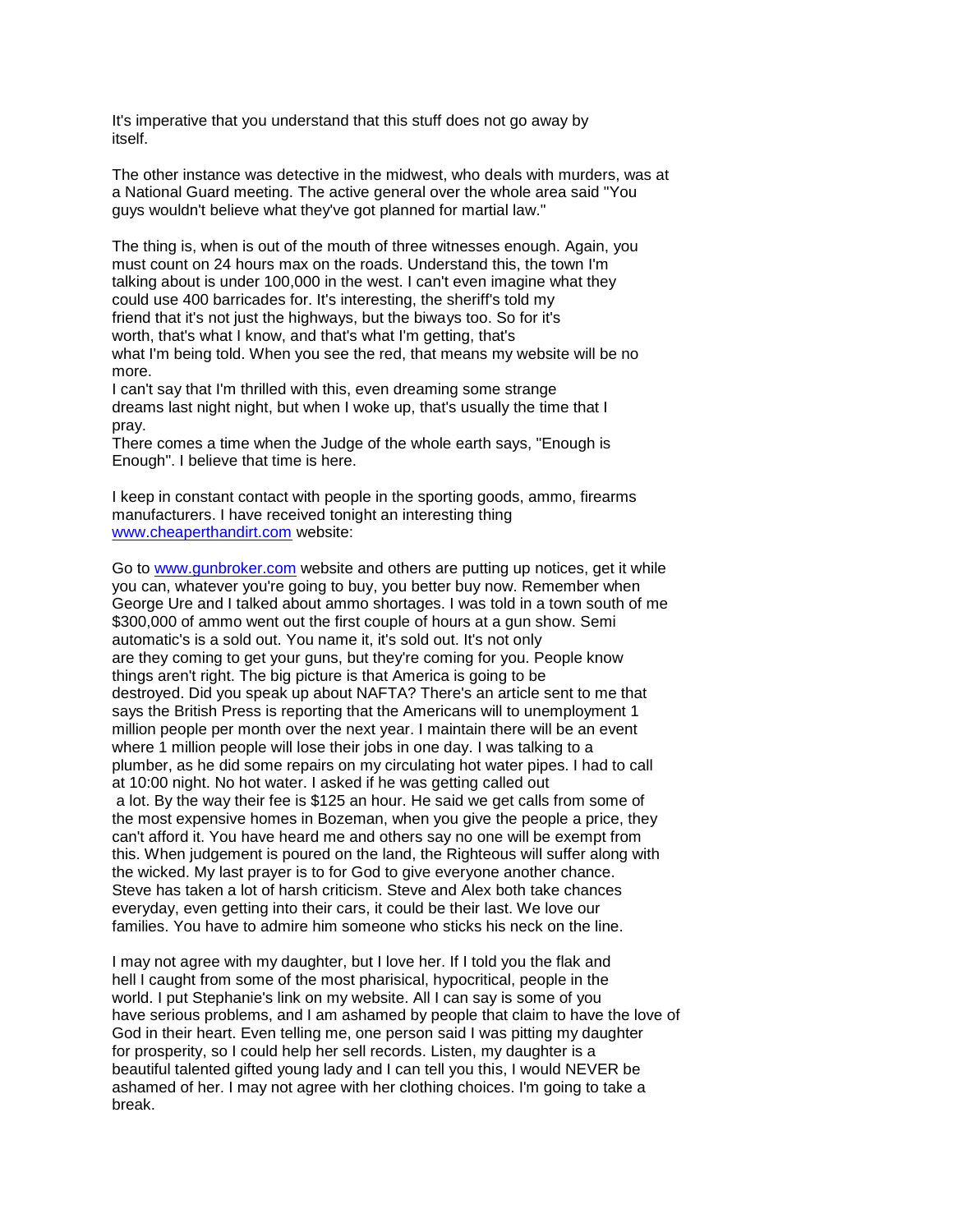I'm reading an open letter to officers of the US military. I can guarantee at least 35,000 are listening right now.

"In the course of recent history, there have occured numerous events which give rise as to our urgent concern as to where your immediate loyalty lies. Is it with the people of the United Sates of America or is it with the would-be commander in chief, the president elect, the supreme court of the US? Because of apparently erroneous decisions made by the Supreme Court in the near past, decisions that were more political than constitutional. There is a well ceded concern regarding their decision on the allegation before them today. The concern is the president elect, the person of Barak Hussein Obama is not qualified to fill the Office of President of the US, because of constitutional restrictions. It is a question of status as a Natural Born Citizen. It is a question of his status as a natural born citizen. If the supreme court makes the right decision according to the constitution of the US, they will find Mr. Obama is not qualified for that office. There

will have to be another selection to fill the office to give to you and your fellow officers a proper constitutional commander in chief. If as anticipated the supreme court errors to political pressure and allows the faulted election of the president elect to stand, then you will have to make the serious personal decision to act under your oath of office as a commisioned officer of the United States of America. You cannot lawfully serve under an unconstutional president. Any order issued will be unlawful orders. History is repleat with examples of the people's worst enemy being their government being taken over by the power hungry death squads. I have no reason to believe that human nature has changed given the opportunity evil men will impose their will on the populace. The form of government established by this nation's founders is one of law based on absolute principle, not on the whims of an individual or the majority of the people. They wrote a

constitution expressly limiting the authority of federal government and denying elected leadership unilaterally and unquestioned authority. You are reminded gentlemen that your oath upon commision as officers of this nation is to support and defend the constitution against all enemies foreign and domestic and to it the people of these states. You are further reminded that it is well established in International Court that following the orders of a superior authority is no defense in your personal responsibility for unlawful acts by you as commisioned military leaders. It is with these points in mind that I demand you make a personal decision and public commitment, that if and when you are ordered to accept a blatantly unconstitutional decision that grossly damages our constitutional underpinnings, actions against the people of these several states, and the constitution established by them, you will stand with the people and the constitution to protect

them from intrusion upon the right. Their persons, their property, and to defend them against all actions, either violent or non violent, perpetrated by those enemies domestic or foreign who's object is the destruction of the constitution. I call upon you to renounce any action in violation of the people or their constitution and bring to bear the forces at your command to protect and defend these five purposes. In the name of Almighty God, I fully expect you to fulfil to the max your obligation set forth in your oath of office. I will accept nothing less."

Bob Warren, Major, retired USAF

This man has moral fortitude and is a Christian.

I also got an email from a man befriended by an occultist. He was told about a sacrifice in the New York underground.

You had better recognize there's something bigger and deadlier out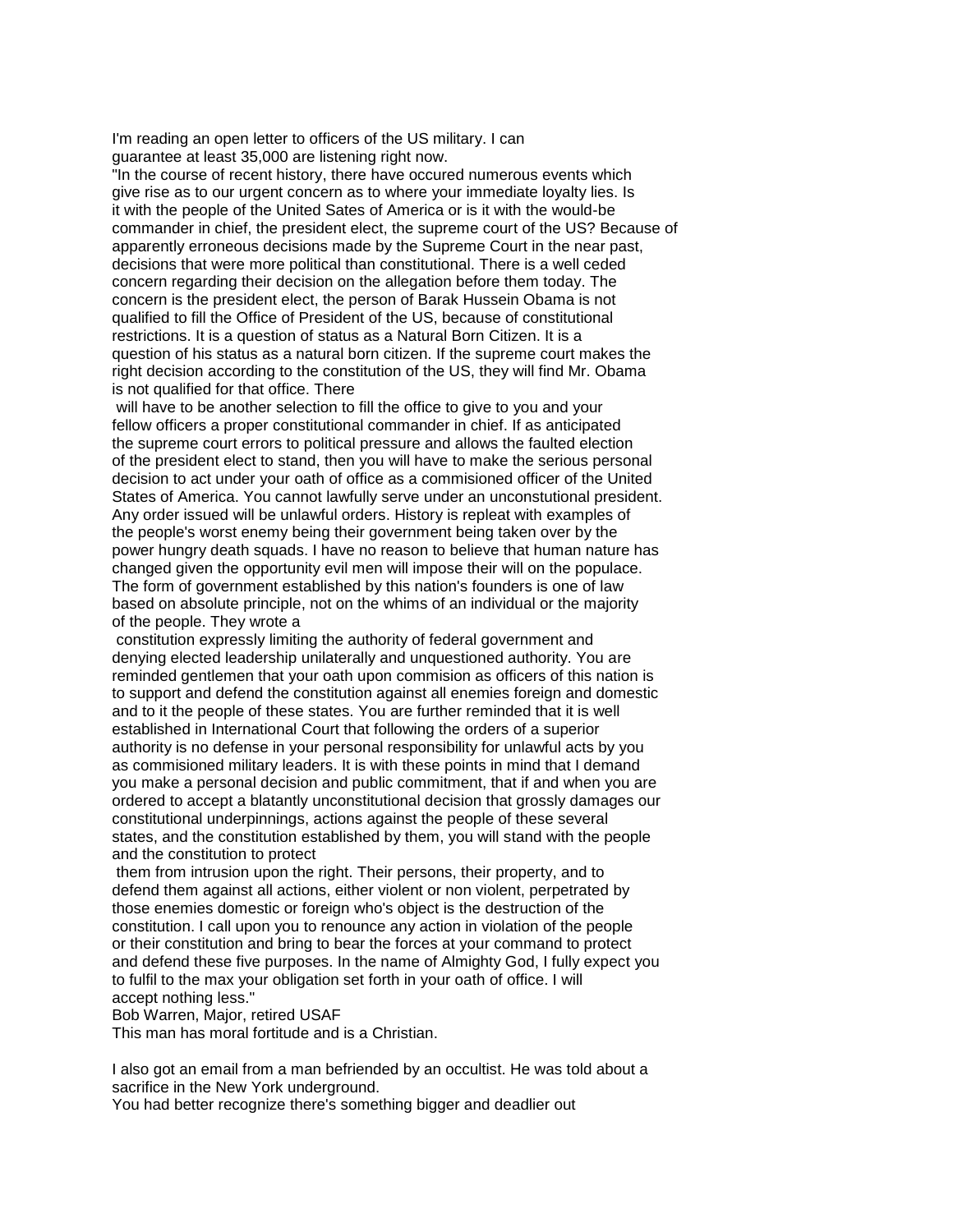there. The central theme for martial law seems to be they are going to have a bio event. The martial law event which comes after the bio event, that's when people disappear. For those who think there's a rapture, quess again.

The last few minutes Steve encourages everyone to get right with God. Everyone needs to discern for themselves the information.

You would not believe

### **Wall Street Journal Promotes Maitreya/Share International & The 'Christmas Miracle'**

*Constance Cumbey: THIS JUST IN!! THE WALL STREET JOURNAL PUBLISHED THE SHARE INTERNATIONAL (BENJAMIN CREME - 'MAITREYA THE CHRIST') ANNOUNCEMENT THAT HE WILL BE 'EMERGING' AND DOING A MAJOR USA TELEVISION INTERVIEW IN THE USA 'SHORTLY AFTER CHRISTMAS.' Talk about 'the grinch who stole Christmas! The financial collapse seems tailor made for desperate people to fall for these anti-Christ lies. That the Wall Street Journal would lend credence by labeling it a "Christmas Miracle" is astounding.*

*<http://cumbey.blogspot.com/2008/12/betraya-oops-maitreyas-christmas-gift.html> Here is the text of the Share International Press Release:*

Wall Street Journal--Dec. 12, 2008--LOS ANGELES, Dec 12, 2008 /PRNewswire via COMTEX/ -- For years the world has been filled with miracles of all kinds. In April 1995 Time magazine devoted an eightpage spread to its cover story on miracles and concluded: "People are hungry for signs."

Look now for the biggest miracle of all. In the very near future a large, bright star will appear in the sky visible to all throughout the world -- night and day.

Unbelievable? Fantasy? No, a simple fact. Around a week later, Maitreya, the World Teacher for all humanity, will begin his open emergence and -- though not yet using the name Maitreya -- will be interviewed on a major US television program.

In 1988, CNN and other media reported on Maitreya's miraculous appearance to 6,000 people in Nairobi, Kenya, on Saturday, June 11. A week before the event, a remarkable sign occurred: "On Saturday 4 June a big, bright star was sighted, unusually brighter than ordinary stars," reported Kenya Times editor Job Mutungi.

For over 30 years, artist, author and lecturer Benjamin Creme has been preparing the way for the emergence of Maitreya and his group, the Masters of Wisdom. In May 1982, Creme revealed at a packed press conference in Los Angeles that Maitreya had been living in the Asian community of London since July 19, 1977.

Awaited by all faiths under different names, Maitreya is the Christ to Christians, the Imam Mahdi to Muslims, Krishna to Hindus, the Messiah to Jews, and Maitreya Buddha to Buddhists. He is the World Teacher for all, religious or not, an educator in the broadest sense.

As a modern man concerned with today's problems, Maitreya works behind the scenes of our changing world. The outpouring of his extraordinary energy has been the stimulus for dramatic developments on many fronts: the ending of the cold war; the break-up of the Soviet Union; the reunification of Germany; the ending of apartheid in South Africa; the growing power of the people's voice, leading to demands for freedom and justice; and the worldwide focus on preserving the environment.

Maitreya's message can be summarized as "share and save the world". He will seek to inspire humanity to see itself as one family, and to create world peace through sharing, economic justice and global cooperation.

With Maitreya and his group working openly in the world, humanity is assured not only of survival but of the creation of a brilliant new civilization.

[http://www.share-international.org](http://www.share-international.org/)

SOURCE Share International

[http://www.marketwatch.com/news/story/Share-International-Reveals-Christmas-](http://www.marketwatch.com/news/story/Share-International-Reveals-Christmas-Miracle/story.aspx?guid=%7b9A9C5B6B-E962-411A-B219-B5A559182416)[Miracle/story.aspx?guid={9A9C5B6B-E962-411A-B219-B5A559182416}](http://www.marketwatch.com/news/story/Share-International-Reveals-Christmas-Miracle/story.aspx?guid=%7b9A9C5B6B-E962-411A-B219-B5A559182416)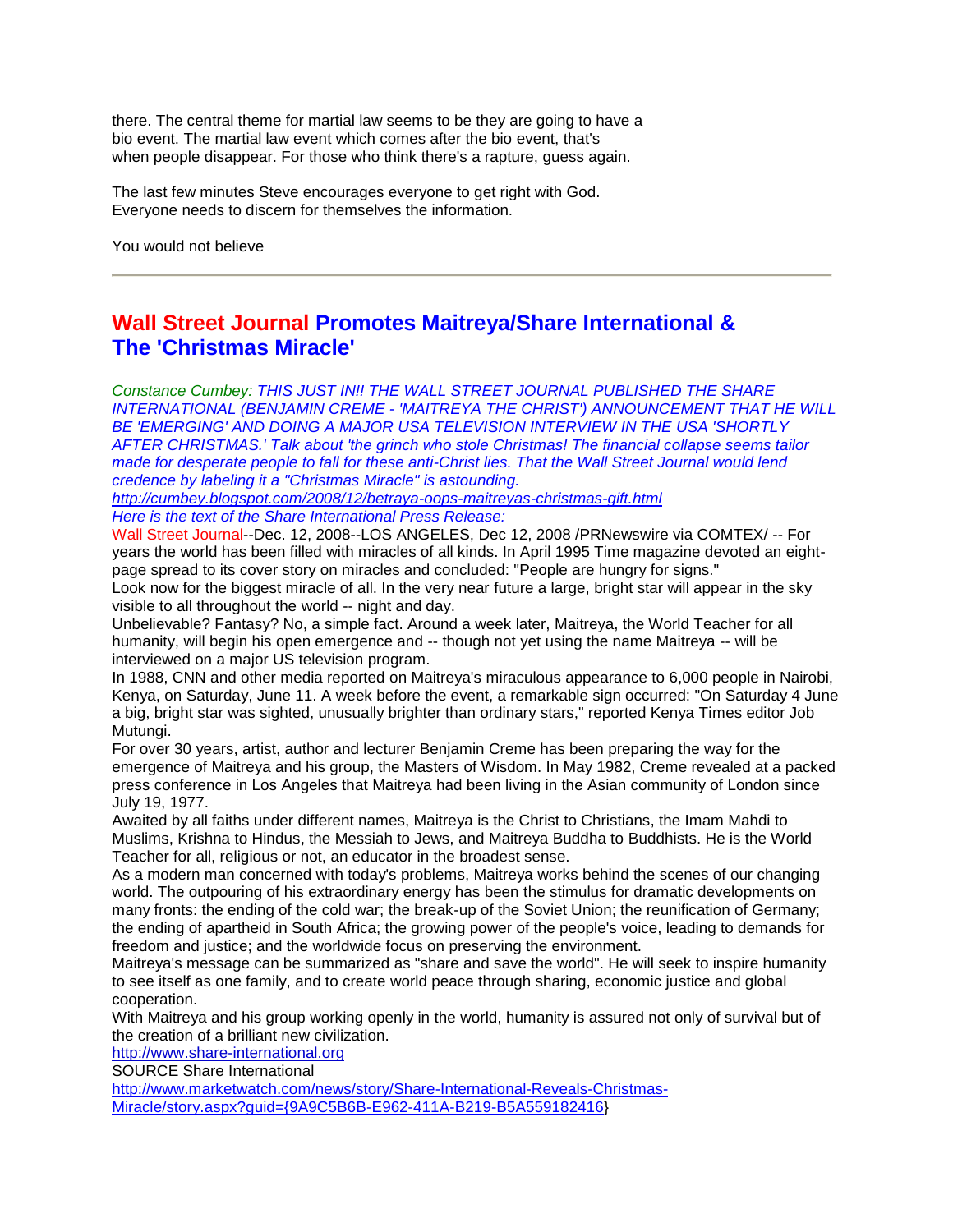#### **MAITREYA RISING?**

By Paul Proctor--December 19, 2008--NewsWithViews.com--There was a very strange announcement made recently in the form of a press release posted on the Dow Jones & Company's Market Watch website dated December 12, 2008, that bears mentioning, if for no other reason, because it reads like something from a supermarket tabloid. Come to think of it, didn't Rupert Murdoch just buy Dow Jones & Company not long ago? If you're not aware, they also publish, among other things, the Wall Street Journal.

Anyway, whether this speaks to the decline of a once great business publication or the growing power and influence of a coming world leader, only time will tell. Either way, it is clearly another ominous sign of the desperate times in which we live.

The article in question titled, *[Share International Reveals Christmas Miracle](http://www.marketwatch.com/news/story/Share-International-Reveals-Christmas-Miracle/story.aspx?guid=%7B9A9C5B6B-E962-411A-B219-B5A559182416%7D)*, advises readers to prepare for a coming miracle that all of us will see in the sky shortly before the *"emergence of Maitreya and his group, the Masters of Wisdom."*

Allow me to reiterate: This is a major business and financial news publication – not some obscure blog for Bigfoot hunters and UFO enthusiasts.

What I find fascinating is that this Maitreya fellow seems to have a strangely similar "share and save the world" agenda to that of Purpose Driven Pastor Rick Warren with his [Global P.E.A.C.E. Plan](http://www.crossroad.to/articles2/05/peace-un-2.htm) and also President-elect Barack Obama with his [Global Poverty Act](http://www.crossroad.to/Quotes/law/global/poverty-act.htm) and [Universal Service Plan](http://www.crossroad.to/articles2/08/1-service.htm) – men who apparently have no aversion to working with any or all of the world religions or non-religions to save the planet – which may explain, at least in part, why Warren is scheduled to [lead the invocation](http://www.cbn.com/CBNnews/503643.aspx) at Obama's upcoming inauguration.

<http://www.newswithviews.com/PaulProctor/proctor169.htm>

----- Original Message -----

**From:** RAY H

**Sent:** Saturday, December 27, 2008 10:43 AM

**Subject:** sign of his coming

**Today @ 9:39 am on the history channel** they ran an advertisement **announcing to look for the bright star for the coming messiah**. Not Jesus by name, but the messiah of all religions and **then a picture of Maitreya as was taken of him when he appeared in Africa and then a message to learn more about Share International**. The illumined ones are announcing the coming antichrist!--Raymond H.

**My Response:** Thank you! I had another listener tell me **he was listening to Rush Limbaugh the other night (out of the New Orleans area) and they made the same announcement over the airwaves. Bare in mind these are major "credible" media outlets (History Channel, Rush Limbaugh the Wall Street Journal).**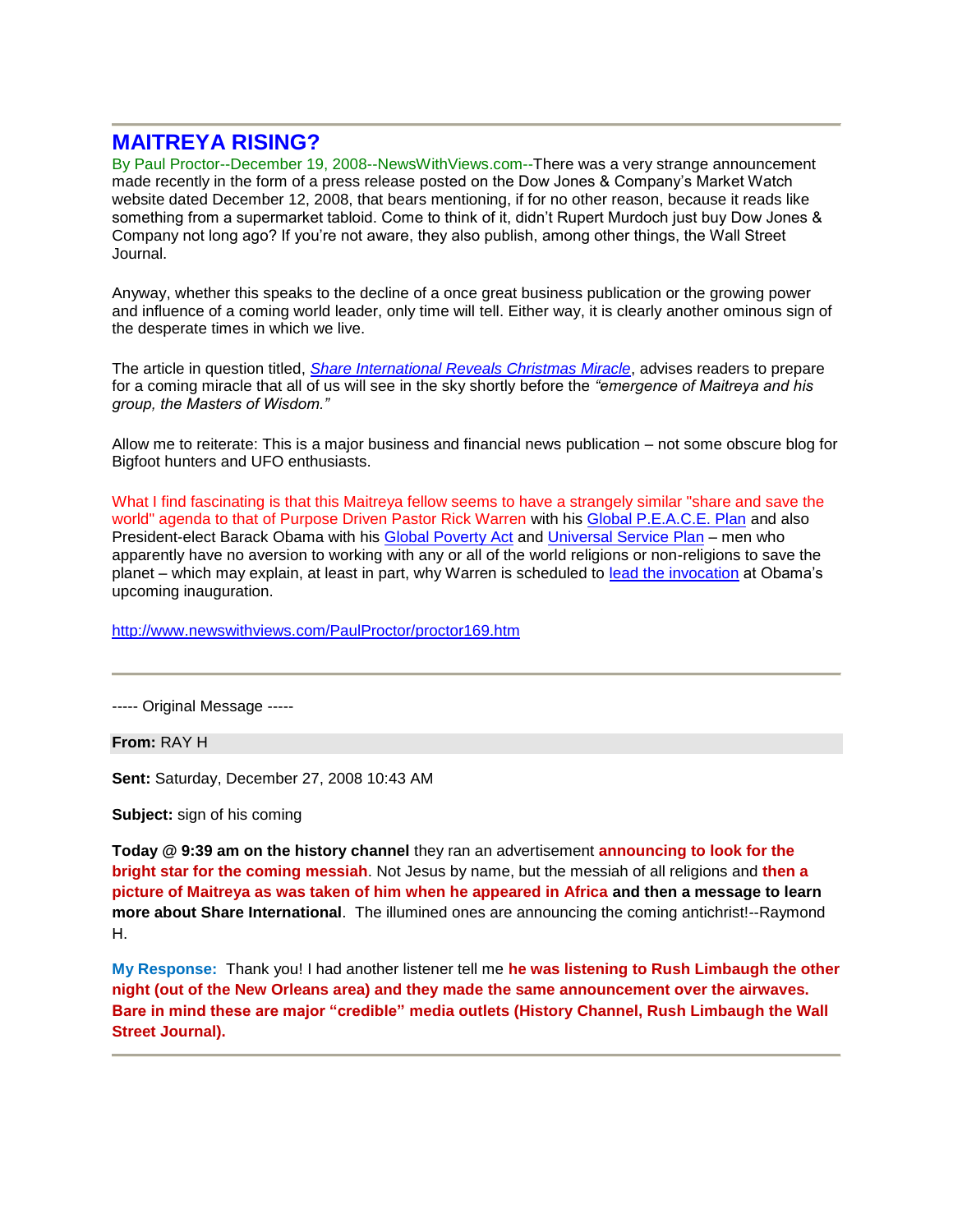#### **The Approach of Maitreya**

Share International magazine December 2008--The last few years a number of events occurred in which Maitreya left a personal 'calling card.' In several issues of Share International magazine photographs of these phenomena were published, including the following explanatory comments.

The Christmas Miracle of 2008

For years the world has been filled with miracles of all kinds. In April 1995 Time magazine devoted an eight-page spread to its cover story on miracles, and concluded: "People are hungry for signs."

**Look now for the biggest miracle of all. In the very near future a large, bright star will appear in the sky visible to all throughout the world – night and day.**

Unbelievable? Fantasy? No, a simple fact. **Around a week later Maitreya, the World Teacher for all humanity, will begin His open emergence and – though not yet using the name Maitreya – will be interviewed on major US television.**

In 1988 CNN and other media reported on Maitreya's miraculous appearance to 6,000 people in Nairobi, Kenya, on Saturday 11 June. A week before the event a remarkable sign occurred: "On Saturday 4 June a big, bright star was sighted, unusually brighter than ordinary stars," reported Kenya Times editor Job Mutungi.

**[http://www.share-international.org/maitreya/Ma\\_approach.htm#xmas](http://www.share-international.org/maitreya/Ma_approach.htm#xmas)**

#### **Maitreya's Response When Asked about Obama**

Share International magazine December 2008--*On 26 October 2008, while being filmed for Slovenian television in Munich, Germany, Benjamin Creme received the following message, by mental telepathy, from Maitreya, the World Teacher.*

*Q. Do you think Barack Obama will be more responsive to Maitreya's ideas than his Republican counterpart?*

A. Yes, and he has come to presidential power at a significant moment for the world.

*Q. Will Barack Obama be the last president of the United States? I believe it was either Maitreya's associate or your Master who said that eventually the US presidency will be replaced by a group of wise elder statesmen and that former president Jimmy Carter (in office, 1976-1980) will be invited to join them if he lives long enough.*

A. That is still the Plan so there is every chance that Mr Obama will be the last President.

[http://www.share-international.org/magazine/old\\_issues/2008/2008-12.htm](http://www.share-international.org/magazine/old_issues/2008/2008-12.htm)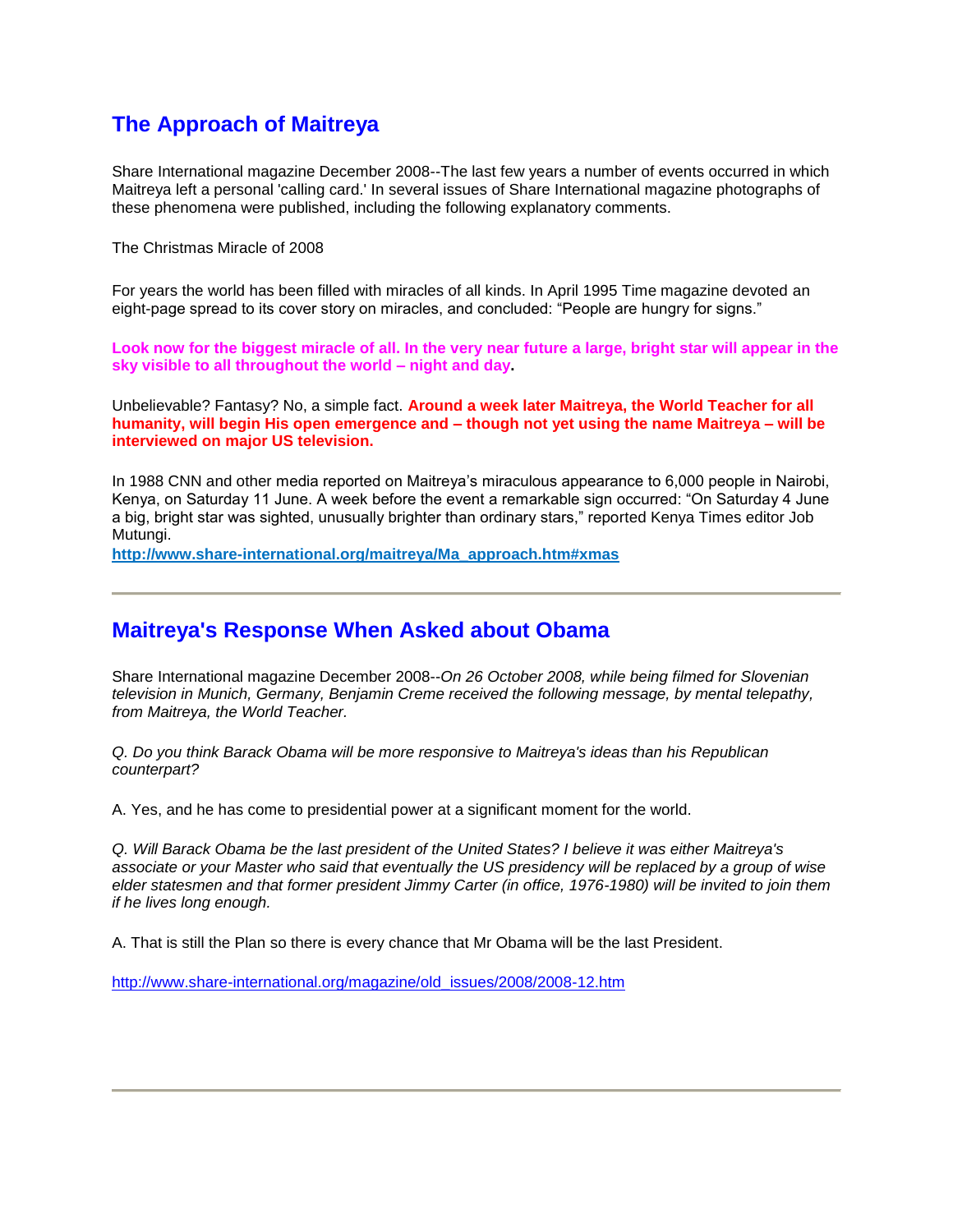## **[The Purpose of the Economic Meltdown](http://www.infowars.com/?p=6580)**

Carolyn Harris—Infowars--December16, 2008--We all know economic depression here, and **[some of us have an inkling](http://www.youtube.com/watch?v=46MEqEgdLTg)** about what is coming. The governments vacillate between spewing **[gloom and doom](http://www.iht.com/articles/2008/12/10/business/10global.php)** and ridiculous 'happy fun clown time' gibberish at the great unwashed masses depending upon whether they want **[fools to buy into the stock market](http://www.washingtonpost.com/wp-dyn/content/article/2008/12/06/AR2008120600134.html)** at that particular time to make certain fat cats even richer, or they want those fools to sell and lose almost everything.

The housing bubble has been popped, the stock market is crashing and pensions are being siphoned off minute by minute. It's clear that gold is being manipulated at the same time the dollar is going down. The contortionate "credit instruments" and exotic book-keeping (what an oxymoron that is) methods of investment houses, bankers and large businesses have all happened in a top-down way on purpose. The more they ripped off the little guy the bigger their commission and bonus; it is a system that thrives, indeed lives off of insatiable greed. And the monsters near the top **aren't [sweating one bit](http://www.washingtonpost.com/wp-dyn/content/article/2008/12/14/AR2008121402670.html)**. They know what is happening and they know what is coming next.

The fiat currency house of cards is tumbling down because the international bankers just exhaled a puff of the expensive smoke from their Cuban Cohiba *Behike* cigar and blew on it. In other words, it was planned. It is time now for the next phase of their plan.

It's high time someone put it all together, without focusing on individual trees. There is a reason that the system was set up this way; there is a reason why home loans were offered to folks who couldn't possibly pay them back and there is a reason why this all happening.

Put succinctly, this is all part of the **[Agenda 21](http://www.un.org/esa/agenda21/natlinfo/countr/usa/natur.htm)** plan. Look closely at the **[map](http://robodoon.com/AGNEDA%2021%20MAP.jpg)** and notice just how much land area are "little or no human activity" zones. Notice how the small towns have disappeared and there are only major cities with specific travel corridors between them. That's right, losing your job, your house, your land is part of their plan. **[NAFTA](http://www.citizen.org/trade/nafta/)**, **[CAFTA](http://www.citizen.org/trade/cafta/)** and **[GATT](http://www.wto.org/english/tratop_e/gatt_e/gatt_e.htm)** were part of this plan were enacted to get rid of the American manufacturing base and all the associated jobs. Without a home (or any viable housing options), a job and food, you have no other choice **but to go [where those necessities are](http://www.leap2020.eu/SEQUENCE-6-Very-Great-Depression-in-the-US,-social-unrest-and-army-s-growing-influence-on-public-affairs-2nd-quarter_a2036.html?PHPSESSID=f96b11acfc2eb2b5a2b7283a7b58d5a6)  [located](http://www.leap2020.eu/SEQUENCE-6-Very-Great-Depression-in-the-US,-social-unrest-and-army-s-growing-influence-on-public-affairs-2nd-quarter_a2036.html?PHPSESSID=f96b11acfc2eb2b5a2b7283a7b58d5a6)**: the city.

The **[massive migration to the cities](http://www.un.org/esa/population/publications/wup2003/WUP2003Report.pdf)**. The documents state in no uncertain terms that they "predict" (read: plan) **[class warfare](http://www.cuttingthroughthematrix.com/articles/strat_trends_23jan07.pdf)** (.pdf) as the middle class disappears and most will be reduced to **[abject poverty](http://www.amerikanexpose.com/agenda21/historicpop07.html)** in said swelling cities. The documents and articles explain that the **["bio-fuel" scam](http://afp.google.com/article/ALeqM5jnrykdFN0nv92dF_OkNy5K1wHFQA)** will wreak havoc with the world's food supply, that GMO crops lead to **[less yield](http://www.mindfully.org/GE/2003/India-GMO-Failure-Shiva31may03.htm)** and that **[the uber rich](http://www.rense.com/general84/dee.htm)** are going to have to hide for a while to escape the hordes of angry, hungry and dirty people.

**Full story:** <http://www.infowars.com/?p=6580>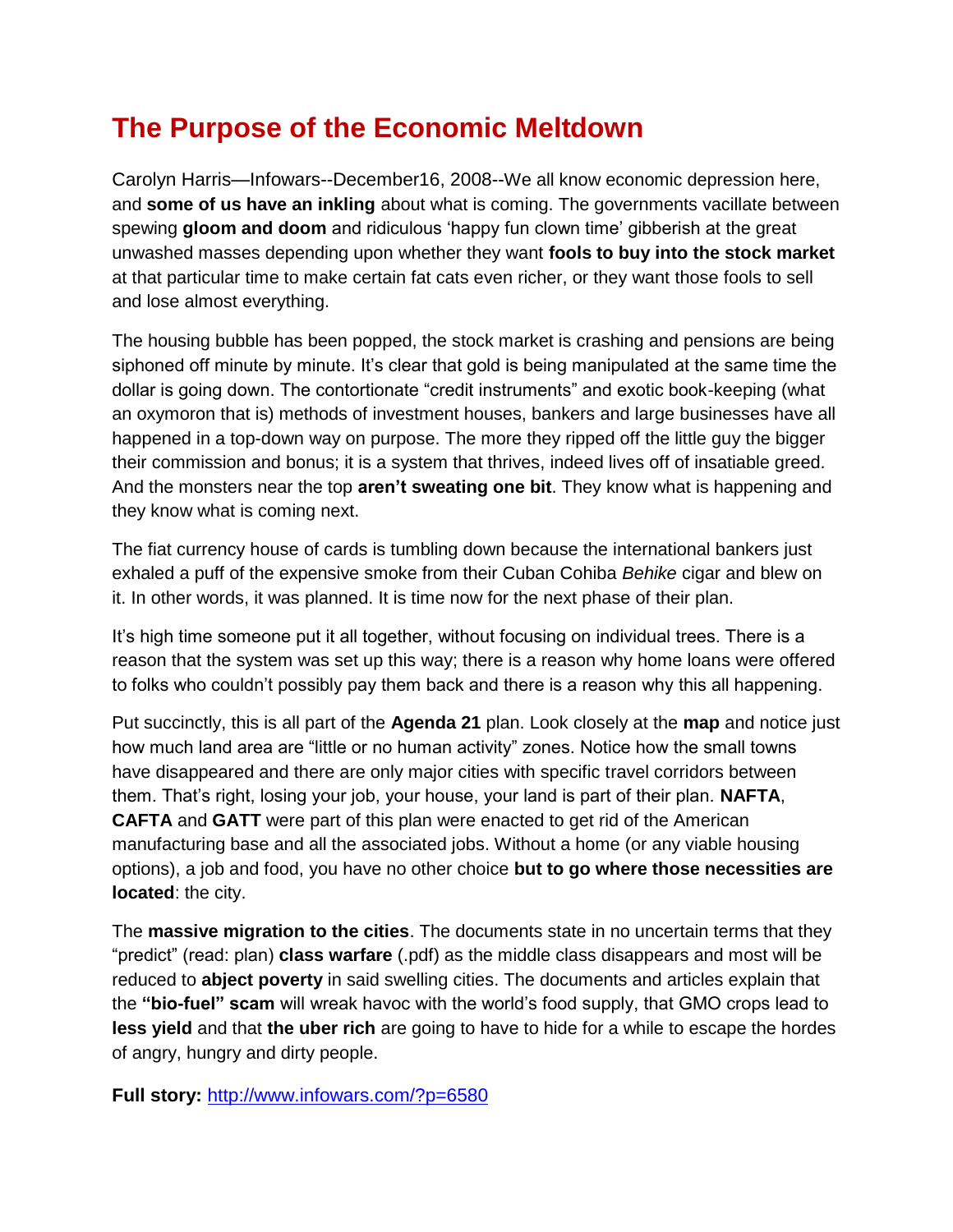### **[Kissinger Calls For New International System Out Of World Crises](http://www.prisonplanet.com/kissinger-calls-for-new-international-system-out-of-world-crises.html)**

[http://www.prisonplanet.com/kissinger-calls-for-new-international-system-out-of-world](http://www.prisonplanet.com/kissinger-calls-for-new-international-system-out-of-world-crises.html)[crises.html](http://www.prisonplanet.com/kissinger-calls-for-new-international-system-out-of-world-crises.html)

### **Clarion call for a One World Government!**

NEWS BRIEF: ["And now for a world government"](http://www.cuttingedge.org/news_updates/nz2280.htm), by Gideon Rachman, Financial Times (F.T.), December 8, 2008

"A 'world government' would involve much more than co-operation between nations. It would be an entity with state-like characteristics, backed by a body of laws. The European Union has already set up a continental government for 27 countries, which could be a model. The EU has a supreme court, a currency, thousands of pages of law, a large civil service and the ability to deploy military force. So could the European model go global? There are three reasons for thinking that it might."

Bible scholars have long viewed the European Union as the "Revived Roman Empire" from which the Bible states that Antichrist shall come. This reality means that Antichrist will likely rule from a European capital once his first seven years of rule from Jerusalem is over. Therefore, we probably should consider the probability that the E.U. would serve as the model for the rest of the Regional Governments (Read [NEWS1002\)](http://cuttingedge.org/news/n1002.html) and for the ultimate world government.

" 'For the first time in human history, world government of some sort is now possible'. Mr Blainey foresees an attempt to form a world government at some point in the next two centuries, which is an unusually long time horizon for the average newspaper column. But  $-$  the third point  $-$  a change in the political atmosphere suggests that 'global governance' could come much sooner than that. The financial crisis and climate change are pushing national governments towards global solutions, even in countries such as China and the US that are traditionally fierce guardians of national sovereignty."

Did you catch the key sentence? "For the first time in human history, world government of some sort is now possible".

This fact has been trumpeted far and wide by Cutting Edge for the 19 years since we have been a ministry. New Age and occult literature have been loudly proclaiming since 1975 that the New Age Christ is simply waiting in the wings for this unprecedented move into a world government. To speed this process, every American President since George H.W. Bush (1988-1992) has sought to build up the United Nations' prestige and authority. President Bush could not even start the counterattack against Saddam Hussein in 1991 until and unless he obtained U.N. approval! Similarly, the current President Bush based his invasion of Afghanistan and his pursuit of Osama bin Laden upon United Nations resolutions! (Read details in [NEWS1551\)](http://cuttingedge.org/news/n1551.cfm)

Now, did you see the reason that "'global governance" could come sooner rather than later? This author cites the global financial crisis AND global warming as the issues which could force a global government much sooner than most analysts have ever anticipated.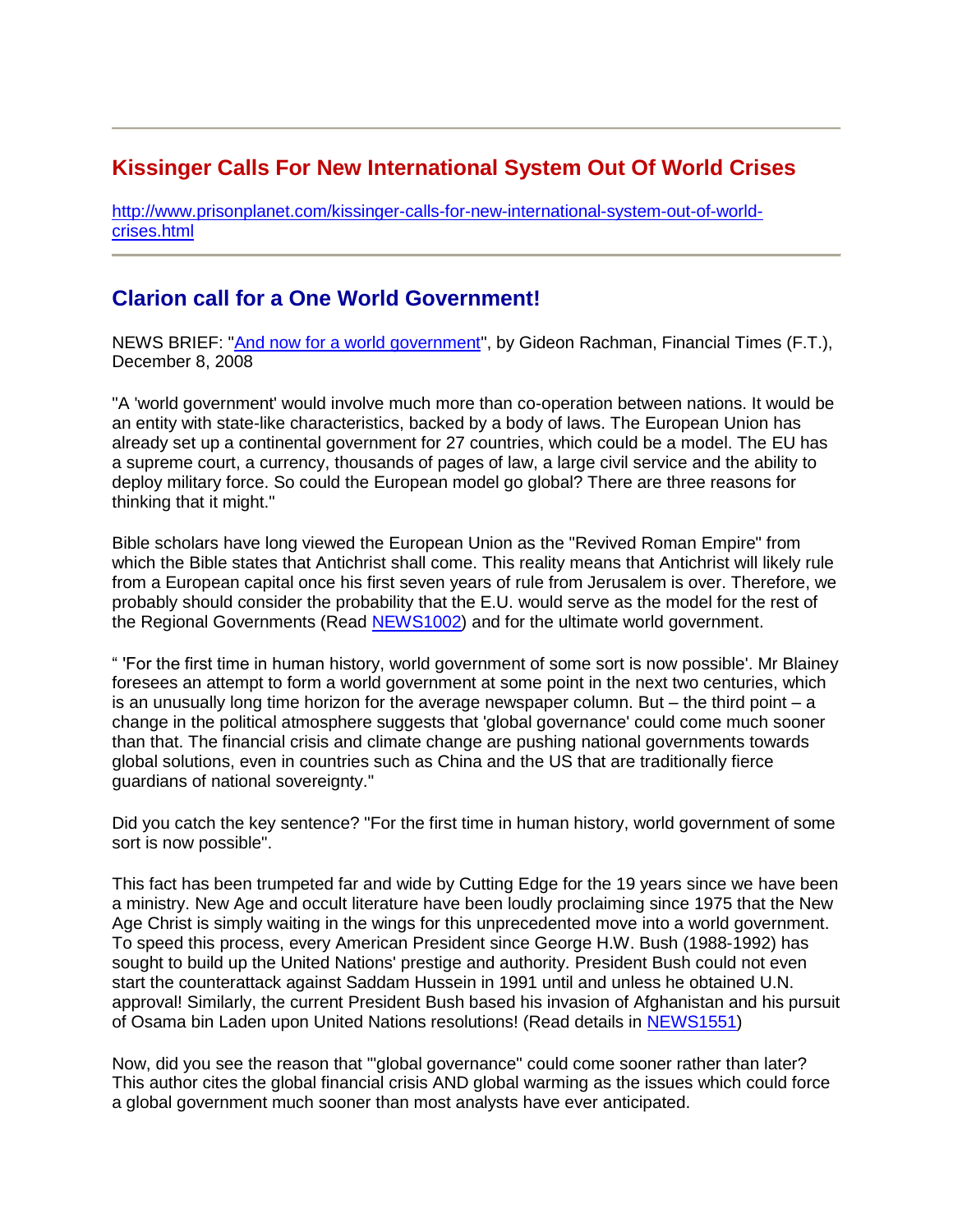We posted an article on this subject about two years ago, which we encourage you to read if you have not done so yet. This archived article is [NEWS2193,](http://cuttingedge.org/news/n2193.cfm) and is entitled, "Five Major Created Global Disasters Are Being Constantly Preached To The World As Reasons To Form The Global New World Order!"

The key quote to understand how global crises have been deliberately created in order to force the peoples of the world to accept the New World Order is:

""The secret societies were planning as far back as 1917 to invent an artificial threat ... in order to bring humanity together in a one-world government which they call the New World Order." [William Cooper, ["Behold A Pale Horse",](http://www.cuttingedge.org/detail.cfm?ID=952) p. 27]

At this point, the author reveals that President-elect Obama is quite the Internationalist at heart.

"Barack Obama, America's president-in-waiting, does not share the Bush administration's disdain for international agreements and treaties. In his book, The Audacity of Hope, he argued that: 'When the world's sole superpower willingly restrains its power and abides by internationally agreed-upon standards of conduct, it sends a message that these are rules worth following'."

Obama uses the ultimate in euphemisms when he said, "willingly restrains its power", for the reality is that its leaders are not patriots but internationalists who have long planned to deliver the sovereign power of America to a global authority. The first such leader was Benjamin Franklin and the last one is Barack Obama. Every single President with the exception of Lincoln and Kennedy have been internationalists in their inner heart of hearts.

Soon, America's influence will drop to that of any other major nation of the world. Once our superpower mantle is stripped off, the world can meld into one global government. You see, a global government is not possible when one of the nations is a "King Kong", because King Kong takes orders from no one. But, when King Kong is reduced to a mere monkey, the rest of the monkeys can form a single government which shall order all of them around.

Our deliberately created economic crisis plus our ill-fated wars in Afghanistan, Iraq, and Vietnam are likely the final events which shall knock America down to the point where she can be melded into the United Nations.<http://cuttingedge.org/newsletters/>

#### *American Death Camps in WWII – Coming Back Soon to a City Near You!*

By: Pastor Edward Watson

Thank you all for your continued support. Times ahead will be increasingly difficult for all of us; I believe we are close to these times that Jesus tells us of: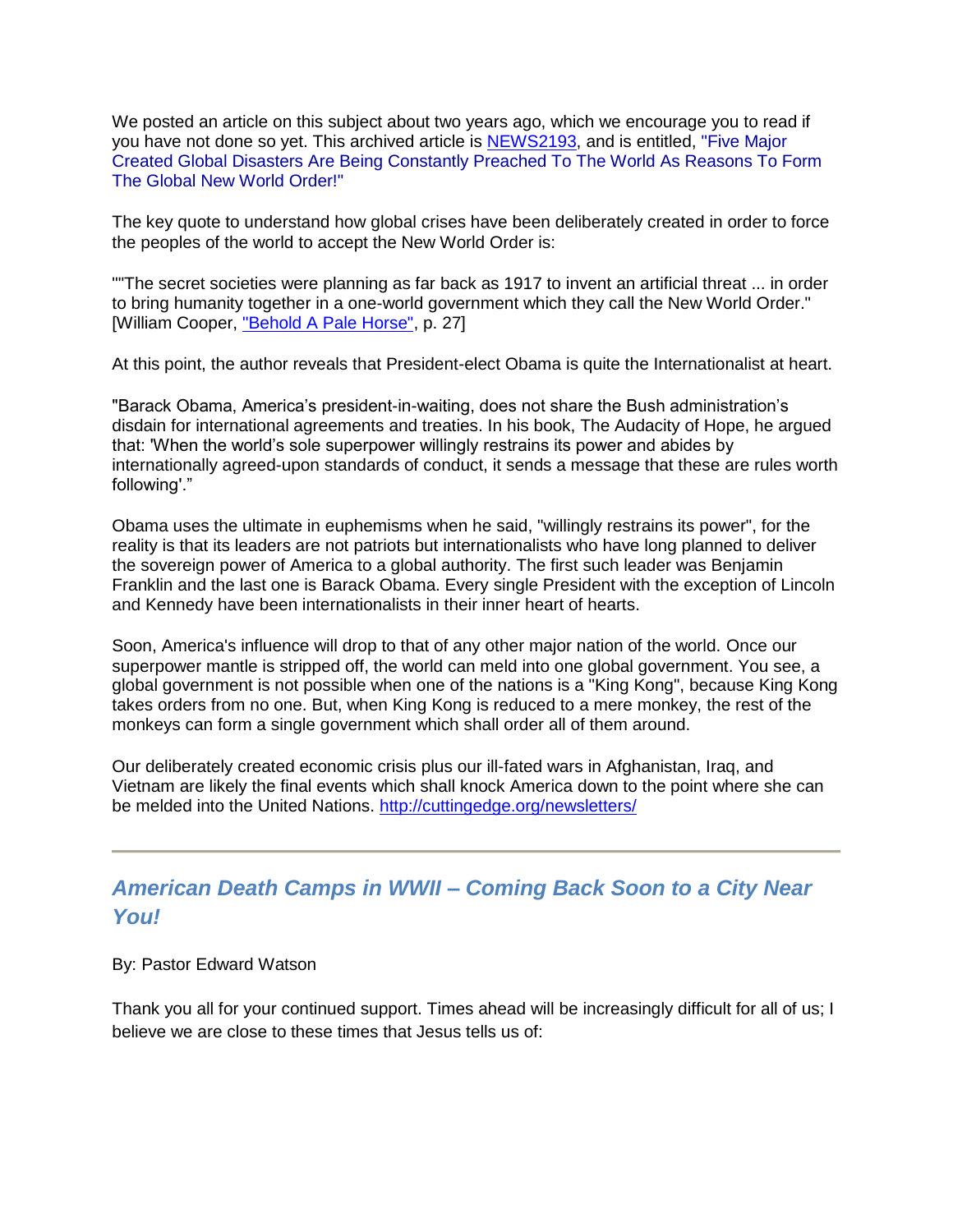Mat 24:6 And ye shall hear of **wars and rumours of wars**: see that ye be not troubled: for all *these things* must come to pass, but the end is not yet.

Mat 24:7 For nation shall rise against nation, and kingdom against kingdom: and there shall be **famines**, and **pestilences**, and **earthquakes, in divers places**.

Mat 24:8 All these *are* the beginning of sorrows.

Mat 24:9 Then shall they deliver you up to be afflicted, and **shall kill you**: and ye shall be hated of all nations for my name's sake.

For those who think Americans could never be as cruel as the Germans of WWII. The truth of the matter is that man is utterly depraved and bent toward sin. Americans who think that we are somehow an exception are woefully mistaken. We read in God's word that man is born in sin and is capable of great evil. We will kill, bomb innocent women and children if we can just believe they are evil and we are not. Jesus Christ died for them just like he did for you and me.

Unconverted Jews will go to the same Hell as the unconverted muslim, budhist, hindu, atheist, new ager, roman catholic, backslidden believer etc.. so for Christians to imagine that they (the Jews) will be saved apart from believing on Christ as their messiah is a false gospel and comes from a spirit of anti-Christ. We need to know there are those Zionist Jews who are talmudic (son's of the Pharisees) and do not believe in the God of the bible, they do not follow or believe the Torah. They are just as evil and bloodthirsty as any muslim for their talmud teaches them many of the same things as the Koran such as deception, murder, genocide, etc... These Zionists are even repudiated by the Jews and denounce their evil works. The Jews need to hear the gospel and how Christ is the fulfillment of prophecy, they need to hear the law and how they are under the wrath of God and unless they believe they will die in their sins, so they can be saved. It is high time for Christians to speak the truth and against error without fear.

"Christians" who do not read their bibles will call you anti-jewish or that you are guilty of hate speech, because they follow other men's teachings instead of reading their bible and allowing God to teach them his word. They believe the pastors who were taught and filled with error from seminary and kept too busy to really read the word and learn the truth outside of seminary (man's) influence. The NWO has plans to either enslave or kill almost all of us but especially Christians. We have over 600 Fema concentration camps fully staffed and funded but empty; enough to hold over 16 million americans, they will not be empty much longer.

The death camps were not unique to Germany. We have already shown as early as the revolutionary war the British had prison death ships anchored in New York Harbor. In the Civil war we are reminded of Andersonville, where men were starved, murdered and treated like animals. We have not become better over time. The world is getting more hostile to Christianity,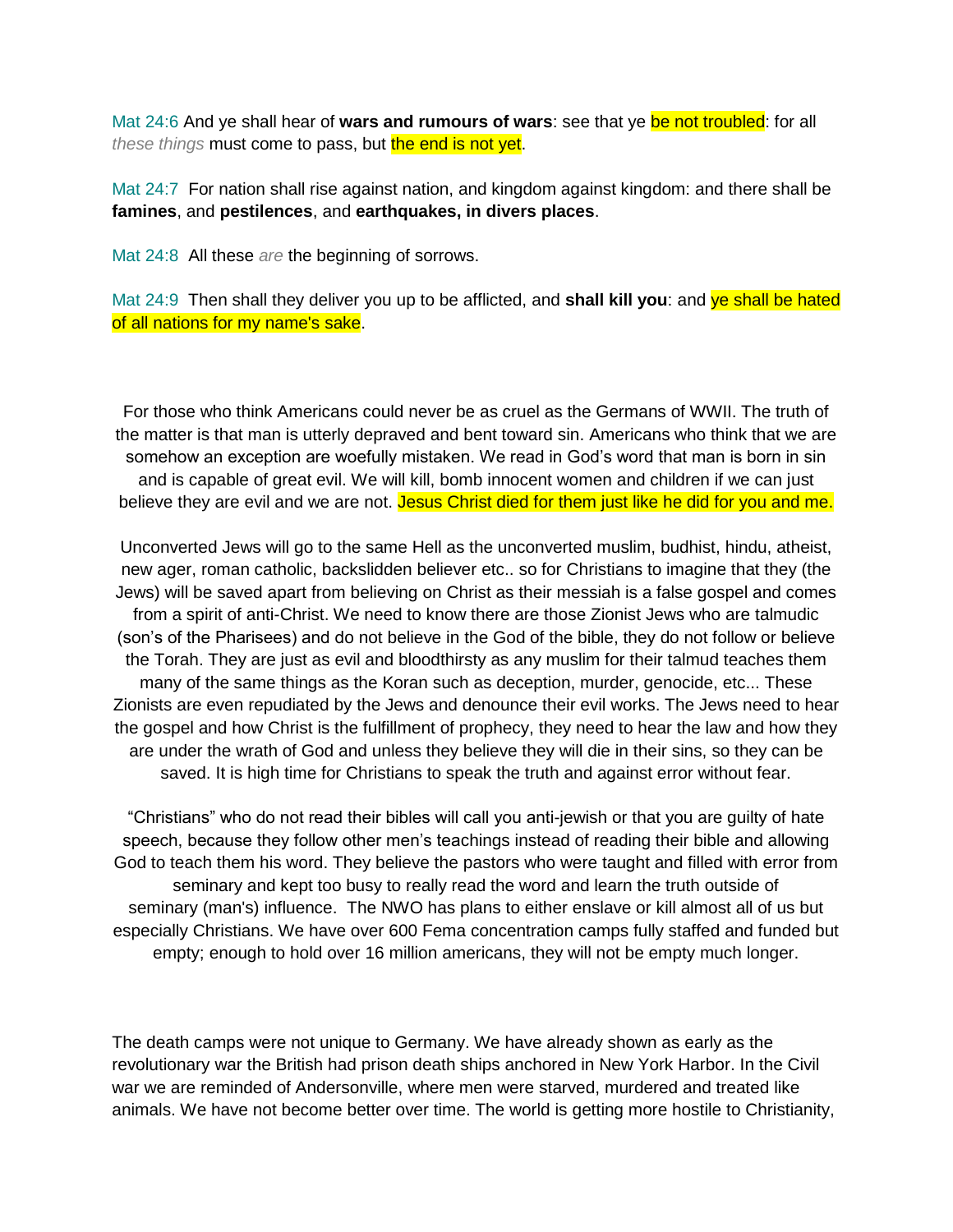openly attacking them in places of worship in some cases. This, 20 years ago would have been unthinkable. There those who attack those who God shows the things to come to, this is also foretold. Joh 16:13 Howbeit when he, the Spirit of truth, is come, he will quide you into all truth: for he shall not speak of himself; but whatsoever he shall hear, *that* shall he speak: and **he will shew you things to come**. Mat 24:10 And then shall many be offended, and **shall betray one another**, and shall hate one another.

Mat 24:11 And many **false prophets shall rise**, and **shall deceive many**.

Mat 24:12 And because **iniquity shall abound**, the **love of many shall wax cold**.

Mat 24:13 But he that shall endure unto the end, the same shall be saved. Joh 16:2 They shall put you out of the synagogues: yea, the time cometh, that **whosoever killeth you will think that he doeth God service.** 

It is time for the Christian to start believing the whole truth and repent for our own unbelief because it is unpleasant and doesn't tickle our ears. It is time to repent for willingly believing lies that pridefully elevate ourselves above other nationalities of the world. No, I am not speaking of ecumenicism, far from it. I am speaking of believing the truth no matter what it is so we can understand how this country and our "Churches" are being used by Satan to bring in his NWO. God's Holy Spirit would teach us the truth if we would just stop contradicting him through our manmade doctrines and preconceived ideas.

This country is in a sad state when there are those who think they are Christian, vote for an anti-Christ like Obama. This evil man was put to rule over this country so that we may soon see God's wrath poured out on this nation for its incessant evil.



### **Gulf states push for single currency**

Six Arab Gulf states have turned to the eurozone for advice in how to successfully launch a single currency.

Will the riyal be replaced?